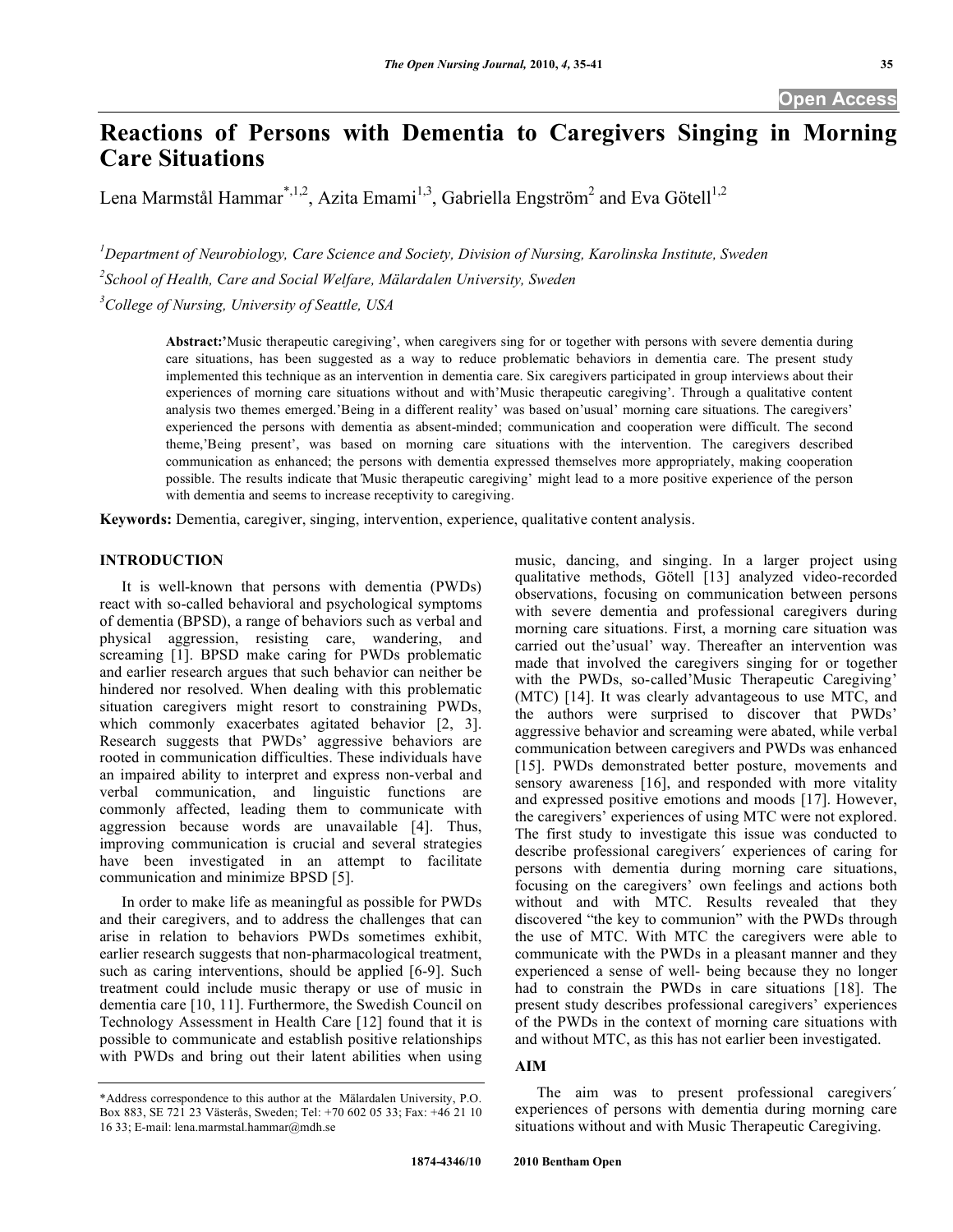#### **METHOD**

 This paper reports on the results of a study conducted within the context of a larger research project involving a dementia care intervention [19]. The overall aim of the larger research project was to implement MTC in morning care situations and evaluate the influences this might have upon PWDs and their professional caregivers. The research project was conducted at two nursing homes for PWDs in an urban area of Sweden and the study participants included PWDs and their caregivers. At our request, the head nurses at each of these homes suggested ten female caregivers for participation in our study. Two women declined due to health issues, one withdrew her participation, and one terminated her participation since the PWD she was caring for passed away. Thus, three caregivers from each home participated in the research project, four of whom were trained as assistant nurses and two were nurse aides. Participants were between 31-54 years old, had been working in dementia care between 2.5 and 30 years, and were native Swedish speakers. All of the caregivers had extensive experience of caring for the PWDs participating in the project. The head nurses also suggested the ten PWDs who participated in the study. Of these ten PWDs, six were women and four were men. According to their medical records, five of the PWDs were diagnosed with Alzheimer's disease and five were diagnosed with vascular dementia. To elucidate cognitive function in the PWDs, Mini-mental state examinations (MMSE) [20] were conducted by the first author. The resulting scores were between 12-0, and the mean value was 3.3, which indicated that all the PWDs had severe dementia. The study presented here involved the caregivers who participated in the research project (described above) with an aim to investigate their experiences of the PWDs participating in the research project (described above), during morning care situations without and with Music Therapeutic Caregiving.

 The research situation was morning care situations, which consisted of the caregiver helping the PWD from the bed to the bathroom. The caregiver removed the PWD's nightclothes, while the PWD remained seated on the toilet. The PWD's face and upper body were washed and lotion and deodorant were applied. The PWD's abdomen was bathed. Clothes, socks and shoes were put on, and the PWD stood up and was led to the sink (three of them in wheelchairs) and directed towards the mirror. While at the sink, the PWD's teeth were brushed (by the caregiver or by the PWD), and their hair was combed (by the caregiver or by the PWD). The morning care situation ended when the PWD and the caregiver left the bathroom. The'usual' morning care situation (as described above) provided a baseline [19] against which we could study the effects of an intervention [19]. The intervention was comprised of morning care situations that followed the same steps as in'usual' morning care situations but with MTC - the caregivers sang for or together with the PWDs while caring for them. That is, the'usual' morning care situation was compared with the'intervention situation'. The'usual' morning care situations were exercised by the participants once a week over a 4-week period and then the intervention situation was upheld for an equal amount of time. The same caregiver-PWD pairs (in all 10 pairs) participated in the'usual' morning care situations and in the intervention situations.

 To prepare the caregivers for the MTC-intervention they were offered a course in MTC at Mälardalen University, which included theories about MTC [13], music and health, using the singing voice, body movements to accompany singing, learning songs from elderly people's childhood and young adult years, and how to communicate with PWDs through singing. Two of the participants took the course, while the others were instructed on how to use MTC by the first author, who was certified in MTC. During the intervention, songs were sung that were easy to recognize for older people, including sing-along songs, children's songs and popular songs from the early part of the  $20<sup>th</sup>$  century. The caregivers themselves chose which songs they preferred to sing and they sang continuously. Some of them spoke between the songs, but only to instruct or explain something to the PWD. Since they sang more or less continuously, they sang as long as the morning care situations took place, between 10 to 20 minutes.

## **Ethical Considerations**

 The Regional Board of Research Ethics approved the study. All caregivers were informed orally and in writing about the study and research ethics by the first author. The caregivers then signed a written consent. The PWDs in the study were fragile persons, and because of their severe dementia they were unable to understand the information given about the study. Therefore, proxy consent [21] was obtained from the PWDs' next of kin. Additionally, the researcher carefully observed the PWDs for any signs that indicated that they objected to participating in the study or that their integrity was being compromised. No such signs were observed.

#### **Data Collection**

 In order to capture the caregivers´ descriptions of their experiences from morning care situations, a qualitative approach with qualitative interviews was suitable. Group Interviews [22] were conducted with the caregivers, and the first author (LM) carried these out as a moderator with assistance from the last author (EG). The interviews were recorded and lasted about one hour each, and were unstructured with open-ended questions for discussion in the groups under the moderator's guidance. One Group Interview was conducted at each home before the intervention and one at each home following the intervention, in all four interviews.

 The Group Interviews that were conducted after'usual' morning care situations began with one specific question,'*Could you please tell me about your experiences in caring for the PWDs during morning care situations?'* This question was followed-up with probing questions [19]. The question asked in Group Interviews following the intervention was,'*Could you please tell me about your experiences in caring for the PWDs during morning care situations with MTC?'* Also this question was followed-up with probing questions.

## **Data Analysis**

 The interviews were transcribed verbatim; including repetition, laughter, silence, etc. A latent qualitative content analysis [23] was conducted to analyze the resulting texts. All four interviews were intially analyzed as one text, and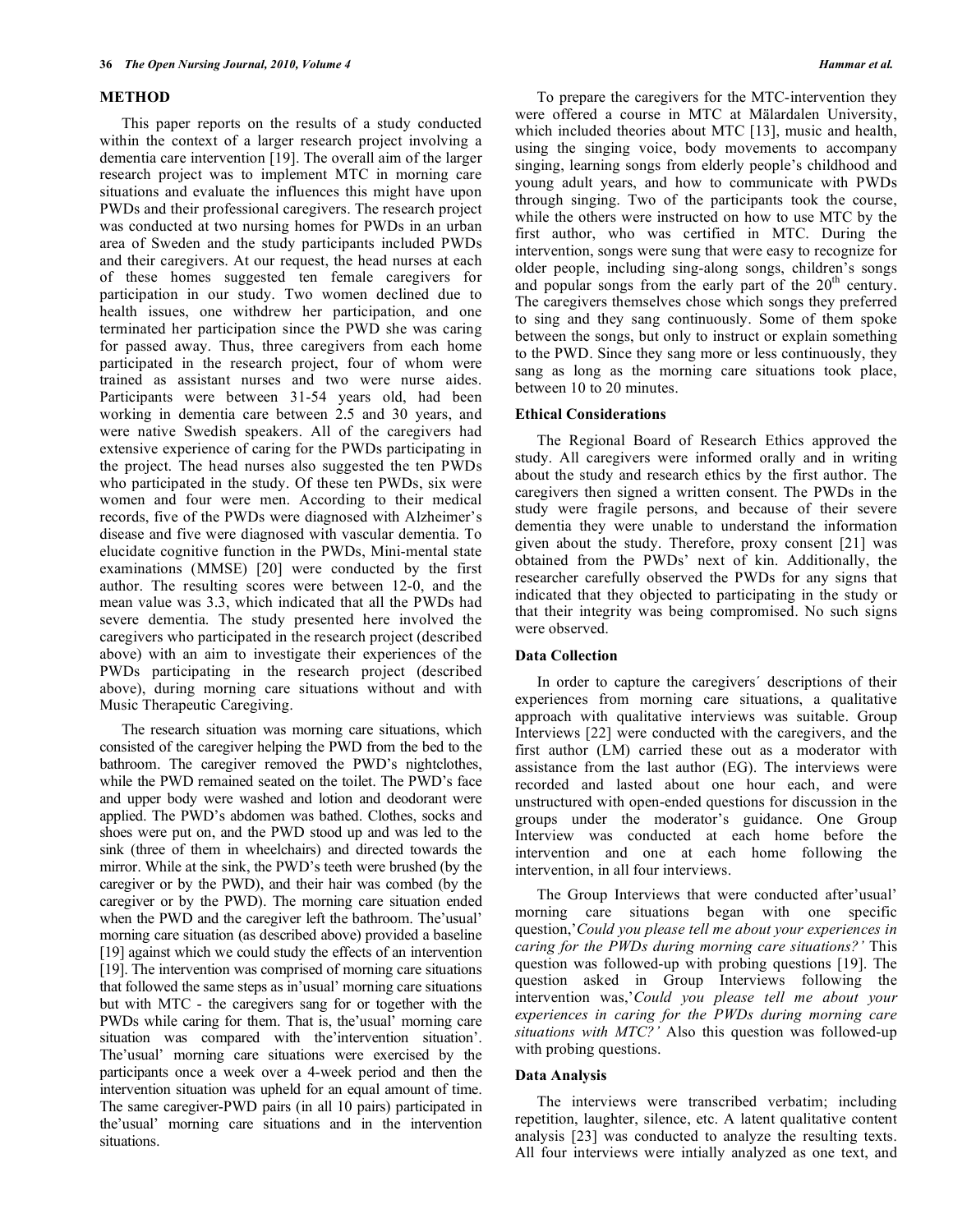#### *Reactions of Persons with Dementia to Caregivers The Open Nursing Journal, 2010, Volume 4* **37**

the first author read the text several times to get a sense of it in its entirety. At this point two content areas emerged,'being in a foreign situation', which was based on the interviews about the'usual' morning care situations, and'to recognize the situation', which was based on the interviews about the MTC situations. Henceforth, texts related to the interviews about the'usual' morning care situation and the interviews about the MTC situation were analyzed separately. Next, the text was extracted into meaning units, which consisted of words, sentences or phrases related to each other through their content and the context. The meaning units were condensed, and labeled with codes, which referred to discrete events, objects or other phenomena that can be understood in relation to the context. Codes were continuously compared to identify differences and similarities, and based on the codes, categories were developed; these categories were red threads that appeared throughout the codes. The meaning units, codes and categories dealt with the manifest content of the text. The next step was to compare and critically analyze the categories on a more abstract and interpretive level, and eight sub-themes were developed. Four sub-themes were based on the interviews about the'usual' morning care routines, and four were based on the interviews about the MTC situations. A theme links the underlying meanings in the categories together, and is a red thread throughout the condensed meaning units, codes and categories on an interpretative level, and expresses the latent content of the text. The eight sub-themes formed two comprehensive themes, i.e. *Being in a different reality,* which was based on interviews about the'usual' morning care situations and *Being present,* which was based on the interviews about the MTC situations*.*

# **RESULT**

## **Being in a Different Reality**

 According to the caregivers' descriptions, it was difficult to connect with the PWDs in the morning care situation. PWDs were sometimes described as resistant and aggressive, making communication and cooperation difficult. Participants stated that the PWDs occasionally expressed affection, but they still seemed to be aloof to the situation.

## *Being Aloof*

 According to the caregivers, communication difficulties were a significant obstruction, and the PWDs were commonly said to be physically but not mentally present in the care situation. Their responses to questions or requests were confused, if they responded at all, when caregivers spoke to them, and they often did not make eye contact. Caregivers described some of the PWDs' eyes as'staring out into empty space'. One caregiver expressed her experiences as such:

> *'He is in his own little world, and he mostly seems confused and surprised when I speak to him'.*

 The PWDs commonly lacked the ability to interpret verbal and non-verbal communication, as well as the ability to express it. Instead, the PWDs' communication often involved behaviors such as resistance and sometimes aggression as well as expressions of insecurity and anxiety, which made it difficult to care for them.

## *Showing Resistance*

 Caregivers reported that resistance arose when the PWDs did not want to, or were unable to, cooperate. Resistance could take place at all stages of the morning care situation, but mostly while undressing, washing, or giving the PWDs instructions. Some PWDs responded with irritation and verbal protests, or by physically showing their resistance by moving reluctantly. The caregivers stated that resistance surfaced because the PWDs were afraid, or were unable to understand the situation and the demands being made of them. According to one caregiver:

> *'Sometimes I think they do not mean to be resistant, but it's as if their brains cannot keep it together and know what to do'.*

 Resistance was described as being common while brushing teeth. Sometimes, the PWDs did not want to open their mouths and tried to avoid the activity, which in turn could have a negative impact on their oral hygiene.

### **Showing** *Aggression*

 Some PWDs did express physical and verbal aggression. Some were aggressive while getting undressed and some during washing or both. Aggression commonly escalated while the PWDs were being washed, and might involve the PWDs throwing things, slapping, cursing, screaming or issuing insults; their behavior was described as unpredictable, and it sometimes resulted in scratches and bruises on the caregivers. One caregiver expressed her experience of aggression as such:

> *'It is like they get so stressed out, and they cannot express it in any way other than being aggressive…. and once they have started to fight it is almost impossible to get them to stop'.*

 Aggression was believed to surface because the PWDs did not understand the situation, and due to communication difficulties. The PWDs seemed scared or confused and were unable to express this other than through aggression.

#### *Expressing Affection*

 The caregivers suggested that the PWDs sometimes expressed affection in or after the'usual' morning care situation. One caregiver stated:

> *'Even though she does not realize who I am, she expresses nice things now and again'.*

 The PWDs sometimes gave compliments or gently stroked the caregivers.

## **Being Present**

 The caregivers' described their experiences with the PWDs differently following MTC; communication was enhanced and PWDs could more often express themselves more adequately, making cooperation possible. The PWDs were described as generally more compliant and relaxed, and they expressed joy by singing and laughing.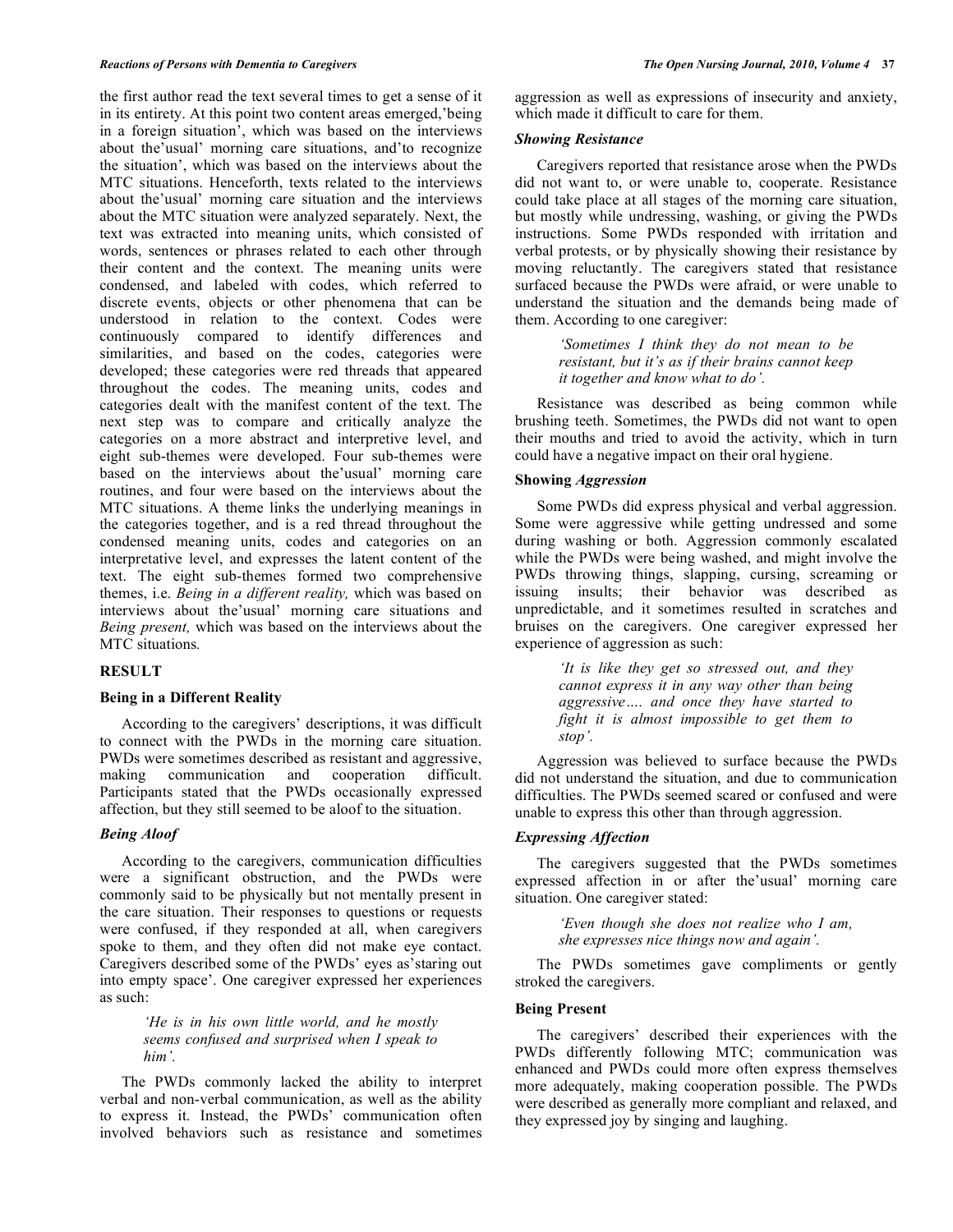#### *Being Engaged and Empowered*

 The caregivers described MTC as a possible way to engage with the PWDs, and pointed out that the PWDs were more cooperative, without the caregiver needing to make demands or give instructions about what to do. One caregiver described communication in the following way:

> *'It is strange, because it feels like she also communicates….. just like she wants to participate, and I…. I do not talk that much. It is strange when I think about it….'.*

 The PWDs were described as present and focused on the situation, and they seemed interested in what was going on. They watched the caregiver with curiosity. As one caregiver put it:

> *'Before it was only me focusing on the situation, now it is both…. It is mutual in some way'.*

 The caregivers described eye contact with the PWDs, which was regarded as a fundamental component in communication. Some PWDs initiated communication, and the caregivers described the PWDs as more cohesive, and communication as more'face-to-face'.

 The PWDs requested instructions less frequently during MTC, and when speaking to the caregivers the PWDs commonly responded more appropriately. Some PWDs spoke more and some answered with sentences rather than with single words. The PWDs' speech flowed more smoothly, and some commented on how the caring should be carried out. As a conclusion in the interview about MTC, one caregiver described it by saying:

> *'The coherent thread is that they become present and alive'.*

 The PWDs were described as peaceful and secure, and as making pleasant comments, as for example in this caregiver's recollection:

## *'She looked into my eyes and said that they were beautiful'.*

 One out of ten PWDs was described as aggressive when morning care routines began, while being undressed and while being washed. The caregiver stated that the PWD was in need of verbal instructions, and mixing songs with verbal instructions enhanced communication. While getting dressed, the PWD enjoyed singing along, and cooperated and communicated in an engaged way.

#### *Demonstrating Episodes of Lucidity*

 Some PWDs sang along during MTC, and some PWDs even corrected the caregivers when they sang texts, and some ended the song if the caregivers stopped singing or forgot the lines of a song. One PWD made up her own song text to jest with the caregiver. Some PWDs commented on the song texts as if they were in a conversation with the song that the caregivers sang. The caregivers also described how some PWDs requested songs they wanted to hear. Some PWDs replied correctly to the caregivers´ requests and spontaneously started to speak or sing, as described by one caregiver:

*'…she started to speak sentences, which she had not done in a long time'.* 

 The caregivers described the PWDs as expressing lucidity through cooperating in the care situation. Some of them began to wash themselves or tried to undress or dress themselves without being told to do so. The caregivers regarded the singing as the source of the PWDs' understanding of what to do, as stated in this example:

> *'She took the washcloth and washed her hands without me telling her to do so. I had not seen that before'.*

 The caregivers also reported that some PWDs noticed themselves in the mirror. One PWD combed her own hair when the caregiver already had done so, because she wanted it another way. Another PWD noticed herself in the mirror and made jokes about her own reflection.

#### *Becoming "Compliant"*

 Although some PWDs did not cooperate during MTC, they did not attempt to avoid caregiving tasks or become resistant. The caregivers described them as being "compliant"; they accepted the situation. As an example, caregivers stated that they did not have to "bend the PWDs' arms to get them dressed or care for them. According to one caregiver:

> *'She did not try to escape as much…. as if she didn't mind me taking care of her'.*

 Moreover, MTC was described as also making it easier to brush teeth because the PWDs let the caregivers do so without struggling to avoid it. The caregivers noted that the PWDs moved with strength and self-confidence during MTC, and they more easily stood up, walked, and showed purpose in their movements. The pace of the songs was described as helping them walk easier, with strength in their steps.

#### *Expressing Joy and Relaxation*

 According to the caregivers' reports, the PWDs looked happy and sometimes even laughed and made jokes. Some made faces and hummed along when the caregiver sang, and some PWDs said that they thought it was fun when the caregivers sang, and when the caregivers sang the wrong text some PWDs laughed. One caregiver commented:

> *'If we sing the wrong text or if she thinks it sounds funny, she laughs at us and rolls her eyes'.*

 One PWD was described as enjoying the singing so much that she forgot what she was supposed to do, which made the care situation last longer, but it was nevertheless more enjoyable.

 The singing was regarded as bringing together the different elements of the care situation and making it run smoothly, in a relaxed manner. The PWDs' faces and bodies were described as relaxed, and some of the PWDs leaned back in a casual manner and let the caregiver take care of them. In the words of one caregiver:

*'It is like she has let out a deep, pleasant sigh'.*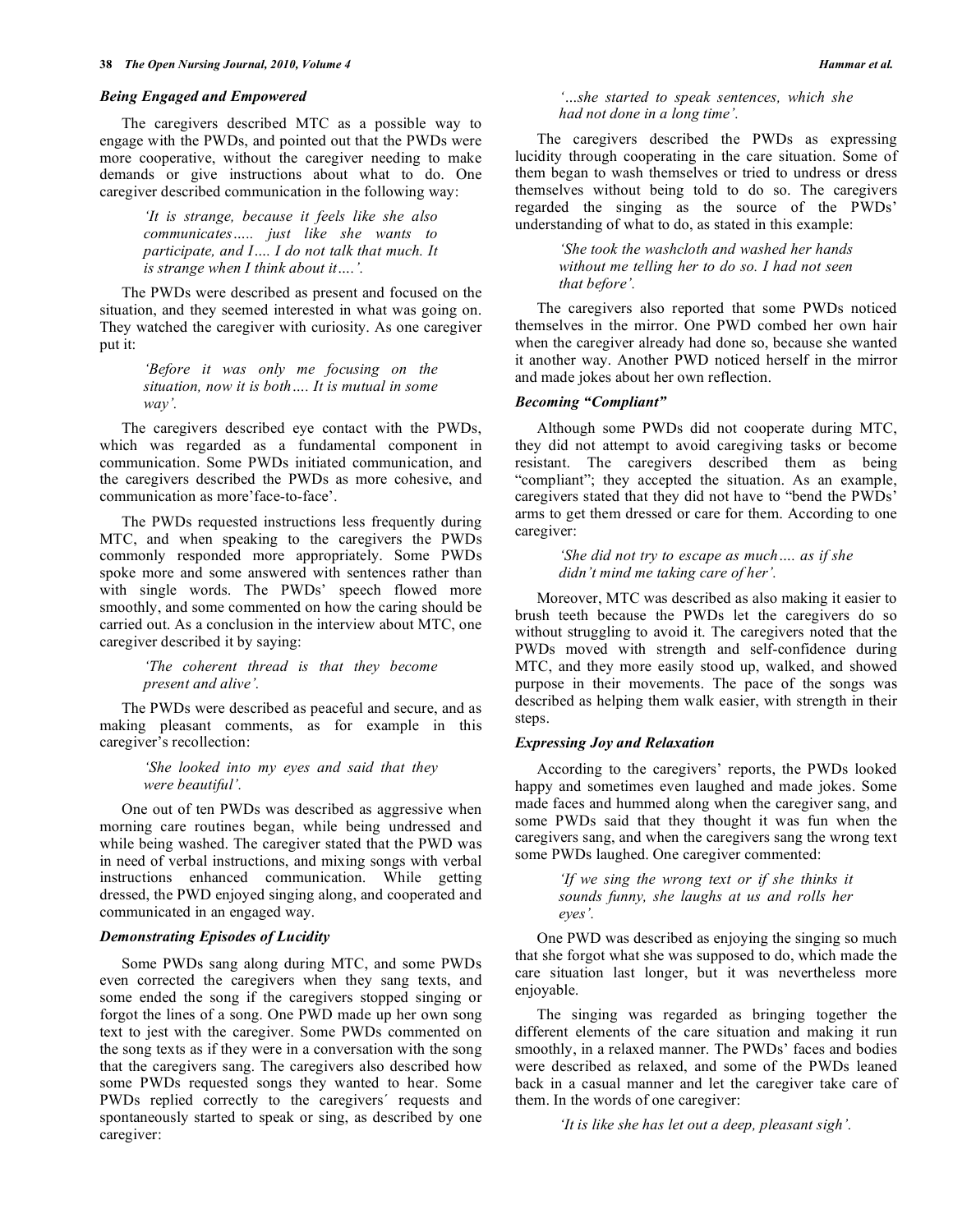Some PWDs were alert and wanted to cooperate in the care situation, in a relaxed and self-confident way, and they were described as being relaxed but active. One PWD was described as aggressive at the start of the morning care situation, when she was being undressed and washed, but were described to be relaxed and happy by the time she was being dressed.

## **DISCUSSION**

#### **Methodological Considerations**

 Data for the study were collected through Group Interviews. This data collection method is considered suitable when the researcher wants to gather a group's experiences of a certain subject [22]. The Group Interviews conducted for this study led to open discussions between the participants. Through conversation, agreements and disagreements emerged that enriched the interviews. One possible disadvantage of using Group Interviews is that the participants and the first author were familiar with one another and this could have influenced the honesty of responses. However, our impressions were that the Group Interviews were characterized by openness and lively descriptions of both positive and negative situations.

 The caregivers were somewhat familiar with outcomes that had earlier been achieved with MTC [13] and two of them had taken a course in MTC (Music Therapeutic Caregiving I, MKM019), which might have made them consciously look for an effect while they were singing. Similarly, the first author, who performed the analysis, might have been biased by knowledge of previous research [13, 18]. The interpretation of the text should therefore be seen as one possible interpretation of the caregivers´ descriptions of their experiences of the situations.

 Qualitative content analysis [23] was useful for structuring the text and allowed us to move back and forth between the whole and parts of the material. Because of the clear differences between the descriptions of the'usual' morning care situation and the MTC intervention situation this was critical as a means of increasing trustworthiness. Trustworthiness was also increased by performing the analysis in cooperation with the researchers in this paper (LM, EG, AE, GE). Furthermore, the manuscript was critically discussed in a scientific group, and the transcribed text of the interviews, as well as the findings, were presented to the caregivers who confirmed the findings.

#### **Reflections on the Results**

 The study aimed to present professional caregivers´ experiences of PWDs during morning care situations without and with MTC. Two different descriptions emerged. In relation to the'usual' morning care situation, the caregivers described problematic behaviors such as aggression and resistance that were exhibited by the PWDs. These statements gave rise to the first theme –'Being in a different reality'. According to this theme, PWDs were described as being absent from the situation and communication and cooperation were difficult or even impossible. The PWDs sometimes expressed affection, but remained aloof in the situation. When describing the morning care situation with MTC, the caregivers pointed out that they experienced enhanced communication and more appropriate responses from the PWDs, making cooperation possible. These descriptions formed the second theme –'Being present'. The PWDs were present in the situation and communicated with enhanced vitality, expressed joy, sang along, laughed, and were compliant.

 In relation to the first theme,'Being in a different reality', the caregivers described the PWDs as not being mentally present in the situation, which could be related to what Finkel [1] has called apathy or psychotic behavior, and which is included in the concept BPSD. This study also revealed that the caregivers experienced the PWDs as having difficulties interpreting and expressing communication, and as using aggression and resistance to express themselves. Similar results were found by Acton, Yauk, Hopkins and Mayhew [4], who suggested that the PWDs<sup>'</sup> aggressive behavior surfaces because of difficulties in communication. In this study, the research situations were morning care situations. The caregivers and the PWDs interacted very closely with one another in ways that could involve the caregivers intruding on the PWDs' personal space. As Brodaty and Low [24] suggest, aggressive behavior is a response from the PWD when someone intrudes upon their personal space. This study further revealed that the caregivers believed that the PWDs' aggression and resistance surfaced because they did not understand the situation or were unable to communicate with the caregiver. McDaniel, Edland and Heyman [25] suggest that when PWDs encounter problems in relating to themselves, to others, and to the world, situations in which they interact with others become problematic. The interaction between the PWDs and the caregivers is crucial, however, and according to this study, communication and cooperation seemed hindered, because the participants operated in "different realities".

 The second theme,'Being present', which was based on the MTC situations, encompassed very different descriptions, and this is the first study that we know of that is based on caregivers' experiences of MTC, focusing on the PWDs. Several studies have examined the use of music in dementia care, but most are based on situations outside caring activities, such as music therapy [26]. Other studies have focused on playing background music or listening to music in care situations [27-29]. MTC is unique because it is implemented as an intervention in a care situation in which the PWDs and the caregivers interact to receive and carry out care, respectively. This study revealed that when MTC was introduced, the PWDs were described as present and focused on the morning care situation, and this confirms findings from previous studies about MTC by Götell [13]. The PWDs' focus on the situation made communication between them and the caregivers possible, which was also shown by Götell, Brown and Ekman [15]. In this study, the caregivers, based on their experiences, stated that verbal communication was not as necessary during MTC, and that they did not instruct the PWDs as much in what to do, but the PWDs were compliant and able to cooperate nonetheless. Similar results were found by Götell, Brown and Ekman [16, 17]. Results of this study further revealed that the PWDs were described as present, and inviting, and seemed to be willing to interact with the caregiver. In turn, they were able to work together to a greater extent, and it was easier to carry out care work. Similar results were found by Götell, Brown and Ekman [30]. Ekman [31] and Normann, Asplund, Karlsson,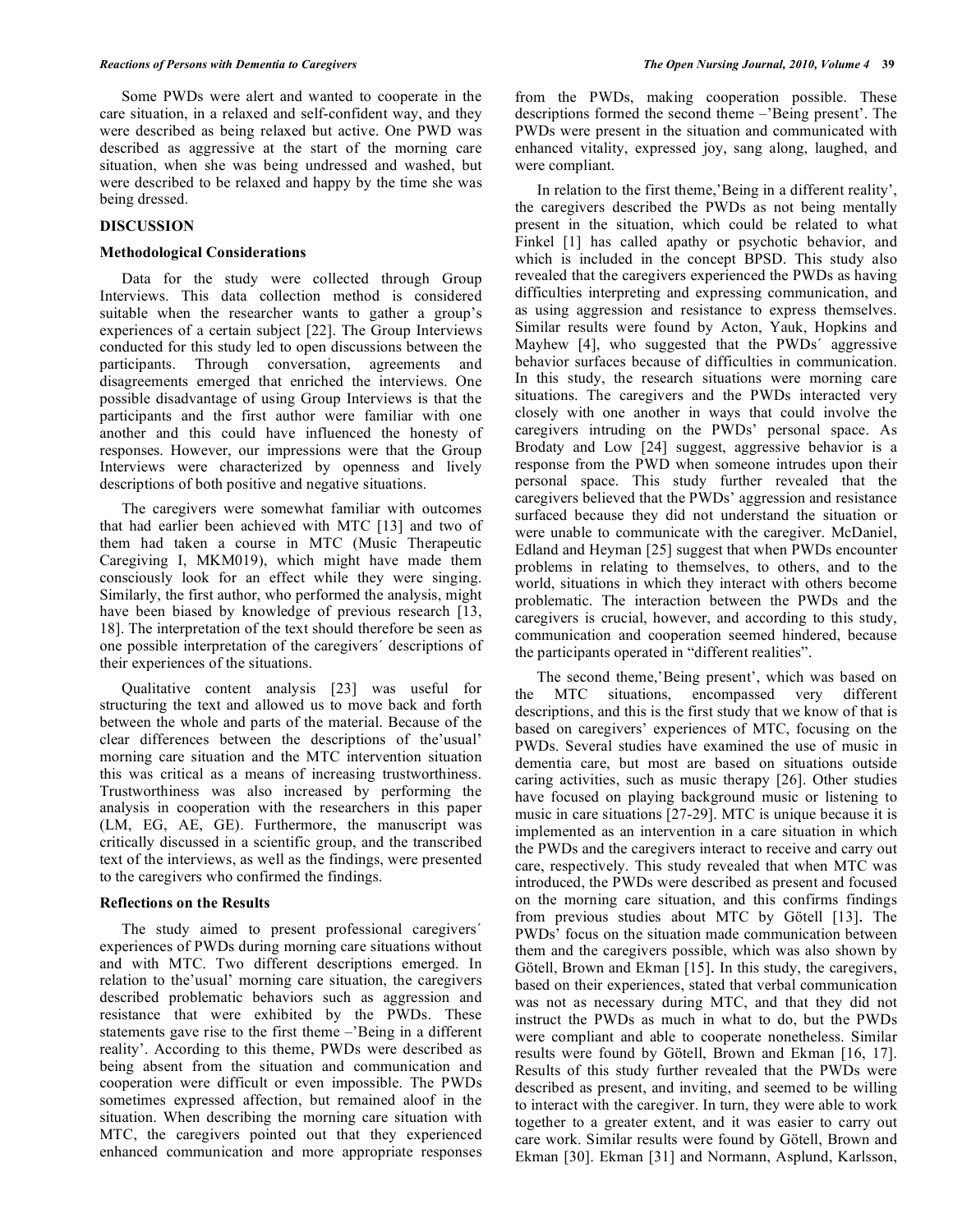Sandman and Norberg [32] as well as Normann, Asplund and Norberg [33] suggest that too much verbal communication and too many instructions might be challenging for the PWD to handle. Avoiding demands and seeing the PWD as a whole human being resembles'communion' in the encounter. One interpretation of the caregivers' experiences of the PWDs when using MTC is that the two parties were working in communion, and as such, were able to communicate and cooperate. In addition, the PWDs were described as communicating verbally and non-verbally more successfully; they remembered song texts, and were able to sing along, and could even instruct the caregivers about how they wanted things to be done. Ridder and Aldridge [26], suggest that PWDs are able to remember all the words to a song but rarely speak or are able to put sentences together. These incidences could be understood as'episodes of lucidity', which are possible when communion between caregivers and PWDs is reached [32, 33]. We were surprised that the caregivers described such a strong influence on the PWDs when they sang. Additionally, O´Callaghan [34] and Stewart, von Kriegstein, Warren and Griffiths [35] can shed light on this, as they suggest that music allows access to different parts of the brain, based on the many elements involved in music, such as rhythm, melody, timbre, accent, etc. Language is a function of the left hemisphere, and a combination of language and music, as in singing, presents a greater chance of activating intact neurological pathways than using language alone.

#### **CONCLUSION**

 In care situations, such as the morning care situations studied here, the aim is to perform or receive care. According to the accounts given by the caregivers who experienced a change during the situations in this study, and in Hammar Marmstål, Emami, Engström and Götell [18], it is of great importance to be able to interact well with the PWD to make the care situation as pleasant as possible, and the care work easier to perform. MTC seemed to instigate a positive encounter, which contributed to a relaxed care situation that ran smoothly. Paterson and Zderad [36] note the importance of the relationship in the care situation, and suggest that the interaction between the PWD and the caregiver is characterized by'being' and'doing': Care interventions should not only consist of providing care - 'doing' - but should also involve'being' with the patient because this has a positive influence on the care situation. Based on the results of this study and previous research by Götell, Brown and Ekman [15-17], as well as Hammar Marmstål, Emami, Engström and Götell [18], we suggest that MTC could be an effective non-pharmacological nursing treatment that offers the possibility for PWDs and the caregivers to interact positively in care situations because it facilitates them'being' together in the situation. Based on the results descriptions, we also suggest that MTC is a possible method to help PWDs express their latent abilities and thereby communicate as whole human beings with their caregivers during morning care situations. However, we are aware that more research is needed and, as suggested by Kverno, Black, Nolan, and Rabins [9], intervention studies carried out in the context of personal care for persons with advanced dementia are lacking. Our own study contributes to

knowledge in this area. The next step in this project will be to analyze video-observations of the morning care situations with and without MTC to further explore what influences MTC might have on PWDs and the relationship between them and their caregivers.

## **ACKNOWLEDGEMENTS**

 We wish to thank the caregivers that participated in this study. Thanks also to Ms. Caroline Sutton for the linguistic revision. The study is financed by a grant from Sparbanksstiftelsen Nya, Johanniterorden i Sverige, Västerås Stad, Demensförbundet, and Mälardalen University and supported by the College of Nursing at Seattle University, USA, and Department of Neurobiology, Care Science, and Society, Division of Nursing, Karolinska Institute, Sweden.

#### **CONFLICT OF INTEREST AND FUNDING**

 The authors of the study have received no benefits from industries that would imply a conflict of interest in this study.

## **CONTRIBUTORS**

 Study design: LM, AE, GE, EG, data collection: LM, EG, data analysis: LM, AE, GE, EG, and manuscript preparation: LM, AE, GE, EG.

#### **ABBREVIATIONS**

- PWDs = Persons with dementia
- BPSD = Behavioral and Psychological Symptoms of Dementia
- MTC = Music Therapeutic Caregiving
- MMSE = Mini Mental State Examination

# **RERERENCES**

- [1] Finkel SI. Behavioral and psychologic symptoms of dementia. Clin Geriatr Med 2003; 19(4): 799-824.
- [2] Graneheim UH, Isaksson U, Ljung IM, Jansson L. Balancing between contradictions: the meaning of interaction with people suffering from dementia and "behavioral disturbances". Int J Aging Hum Dev 2005; 60(2): 145-57.
- [3] Skovdahl K, Kihlgren AL, Kihlgren M. Different attitudes when handling aggressive behaviour in dementia -- narratives from two caregiver groups. Aging Ment Health 2003; 7(4): 277-86.
- [4] Acton GJ, Yauk S, Hopkins BA, Mayhew PA. Increasing social communication in persons with dementia. Res Theory Nurs Pract 2007; 21(1): 32-44.
- [5] Small JA, Gutman G, Makela S, Hillhouse B. Effectiveness of communication strategies used by caregivers of persons with Alzheimer's disease during activities of daily living. JSLHR: J Speech Lang Hear Res 2003; 46(2): 353-67.
- [6] Agency MP. In Engelish: Drug treatments and encounter of BPSD in´demantia care. In Swedish: Läkemedels behandling och bemötande vid beteendemässiga och Psykiska Symtom vid demenssjukdom - BPSD. Information from The Medical Products Agency, Sweden 2008.
- [7] Cohen-Mansfield J, Marx MS, Thein K, Dakheel-Ali M. The impact of past and present preferences on stimulus engagement in nursing home residents with dementia. Aging Ment Health 2010; 14(1): 67-73.
- [8] Herrmann N, Gauthier S. Diagnosis and treatment of dementia: 6. Management of severe Alzheimer disease. Can Med Assoc J 2008; 179(12): 1279-87.
- [9] Kverno KS, Black BS, Nolan MT, Rabins PV. Research on treating neuropsychiatric symptoms of advanced dementia with nonpharmacological strategies, 1998-2008: a systematic literature review. Int Psychogeriatr 2009; 21(5): 825-43.